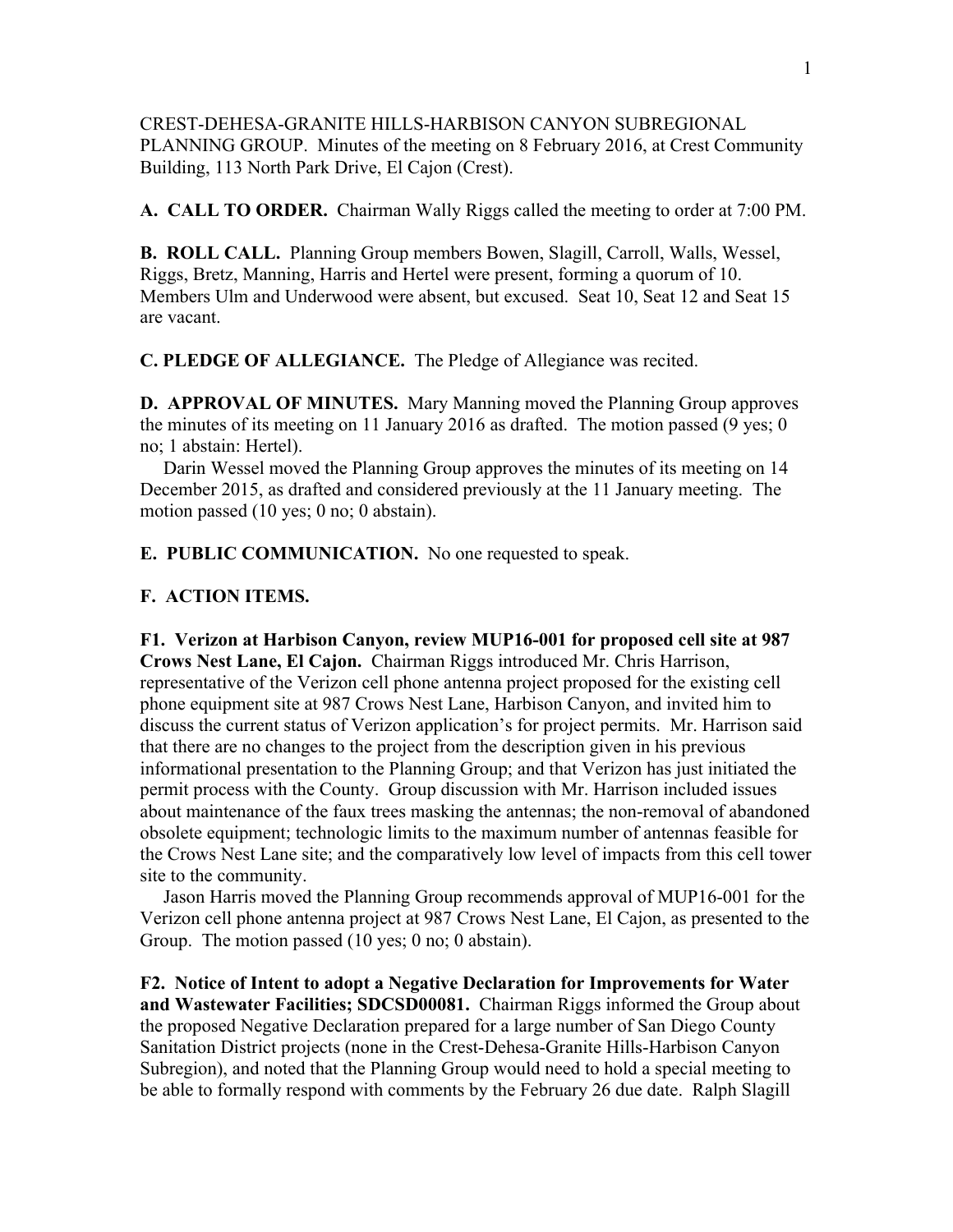asked if the projects are limited only to improvements to existing facilities. The Planning Group did not express interest in formally commenting on the Notice of Intent for adopting a Negative Declaration for SDCSD00081.

# **F3. Presentation by Sycuan's Chairman Cody Martinez for proposed expansion of their facilities.** Chairman Riggs introduced Sycuan Tribal Chairman Cody Martinez, Assistant Tribal Manager Adam Day and Sid Morris, inviting them to speak to the Planning Group about the casino expansion project being planned for the Sycuan Reservation.

 Tribal Chairman Martinez explained that the Sycuan Tribe negotiated a new gaming compact with the State of California in 2015, and they are now planning a Sycuan Hotel and Casino expansion project. He said this is a restarting of planning for expansion of their casino facilities that began in 2008, but was put on hold until now due to the recession that also began in 2008. Phase 1 of the expansion will include an 11-story, 300-room hotel; 21,000 square feet of new gaming space to accommodate 500 additional slot machines and other games; and 31,000 square feet of new space for entertainment, dining, etc. Phase 2 could include a second 300-room hotel and a 2,200 space parking structure. Adam Day said the Tribe submitted a Notice of Intent to prepare an environmental assessment of the expansion project in September 2015, the process of preparing and environmental impact statement is underway, and technical reports and a draft Environmental Impact Statement will be released for public review around the end of March 2016. Following release of the DEIS, there will be a 30-day public comment period, and a Final Public Hearing about the project.

 Planning Group members asked questions about the proposed location of the hotel; relocation of the existing administration building; availability of water service from Padre Dam and/or Otay water districts; planning for changes to Sycuan Resort; planning for the Sycuan Square commercial corner; and status of the Dehesa Road eastbound right turn lane at the intersection with Harbison Canyon Road.

#### **F4. Discussion of possible proposal for a cell tower on Alta Lane in Crest;**

**Information only, no action.** Chairman Riggs informed the Planning Group meeting that a proposal for a T-Mobile cellular telephone antenna project on Alta Lane would likely be submitted soon to the County to begin the permit process. He invited the public, especially residents of the Crest/Alta Lane, to discuss their concerns about the installation of additional cell phone antenna equipment at the Alta Lane site.

 Sandy Draper, speaking for a number of the residents of Alta Lane, expressed their concerns and unhappiness about the current state of the communications antennas that have previously been installed at the Padre Dam water tank site at the top of Alta Lane; the primary complaint is that there is a large amount of allegedly abandoned, unneeded communications equipment that has never been removed at the Alta Lane site; and that it is not appropriate to consider and approve the addition of new communications antennas and other equipment there until all of the old and now unused equipment is removed.

 Planning Group member Karla Carroll said she had learned that the Alta Lane cell antenna site is not on Padre Dam property, and that the County had not been able to contact the actual property owner by letter yet. She also said that the concerned citizens and residents in that area need to make a formal complaint to the County's Code